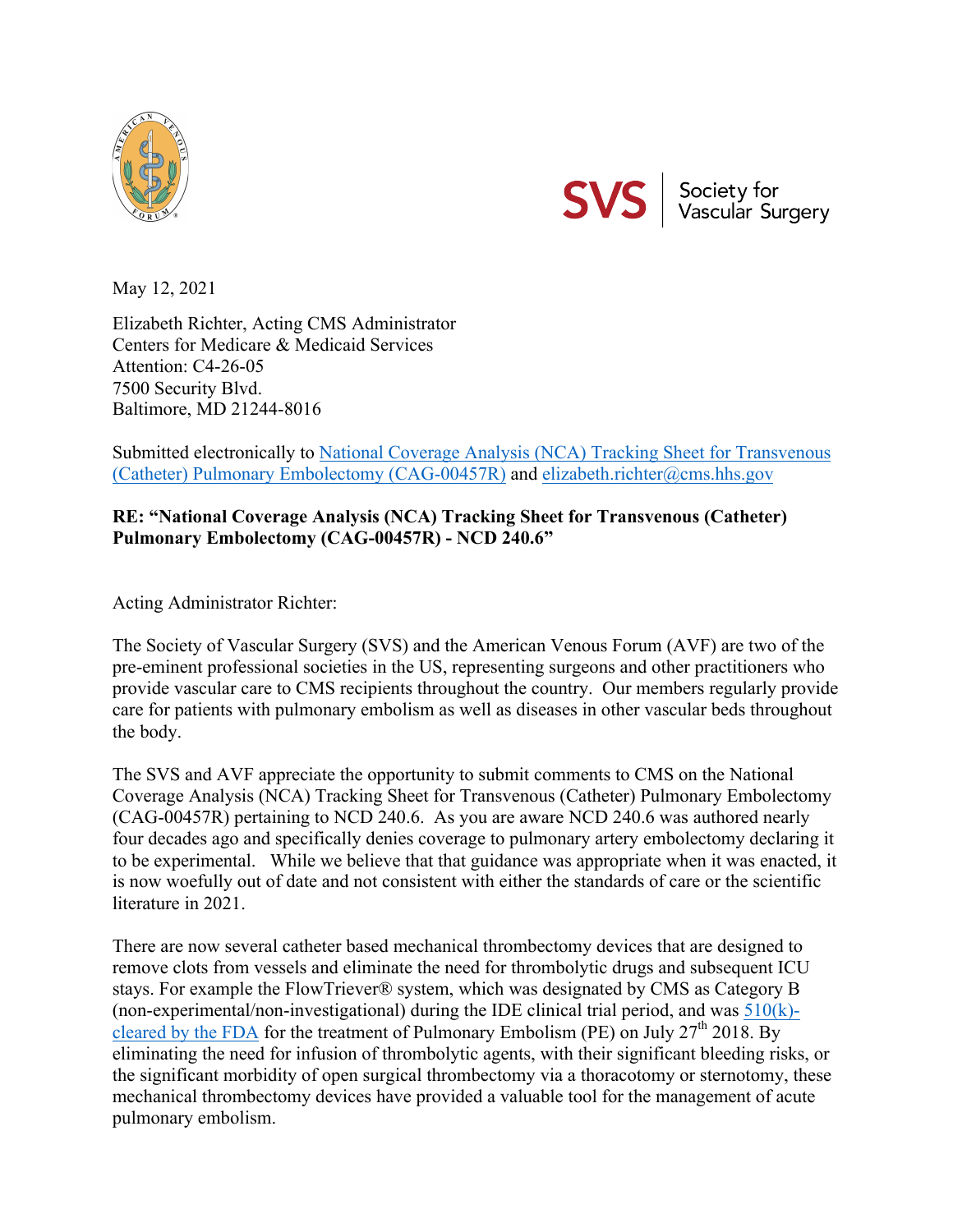Transvenous (Catheter) Pulmonary Embolectomy is now a well-established, lifesaving procedure that has been performed on thousands of Medicare beneficiaries. Therefore we believe that Pulmonary Embolectomy is at times reasonable and medically necessary for Medicare beneficiaries suffering from a Pulmonary Embolism. There is growing evidence that performing thrombectomy as front-line therapy, along with anticoagulation without the need for thrombolytic drugs and subsequent ICU stays, can save the healthcare system money and improve patient outcomes. $<sup>1</sup>$ </sup>

In four separate clinical studies and one patient registry, Pulmonary Embolectomy was shown to be safe and effective in a broad cross-section of patients regardless of disease acuity or patient age.

- The FLARE study met both of its primary safety and effectiveness endpoints, showing large and rapid reduction in right heart strain, with no device related major adverse events in the 106 patients enrolled. Just two patients received thrombolytic drugs. The study also showed patients treated with FlowTriever® had much shorter ICU and overall length of stay compared to previously published studies in which thrombolytic drugs were used to treat PE. $<sup>2</sup>$ </sup>
- In the EXTRACT-PE prospective, multicenter study, the Indigo aspiration system was associated with a significant reduction in the RV/LV ratio and a low major adverse event rate in the 119 PE patients enrolled. Intraprocedural thrombolytic drugs were avoided in 98.3% of patients. $3$
- Another clinical study showed that mechanical thrombectomy was a safe and effective treatment option for PE, which allows for rapid relief of RV strain without the use of  $th$ rombolytics. $4$
- In a multicenter retrospective analysis looking at high-risk PE patients, mechanical thrombectomy demonstrated that, in this group of patients, the procedure acutely improved hemodynamic parameters, had a low procedural failure rate, had a low therapeutic escalation rate, and a low mortality rate.<sup>5</sup>
- The FLASH Registry is a 500-patient prospective, multicenter, single-arm registry evaluating real world patient outcomes after treatment of PE with FlowTriever®. Interim data on the first 230 patients enrolled in FLASH showed, that unlike thrombolytic-based approaches which can take several hours to affect hemodynamics, the immediate impact of clot removal with FlowTriever® in a real-world PE patient population was shown to be safe and effective. By quickly removing the clot and avoiding the risk of bleeding associated with thrombolytic infusion, FlowTriever® enabled patients to minimize stay in critically needed ICU beds to a median duration of 0 days following intervention.<sup>6</sup> There were no deaths within 48 hours of treatment and the 30-day mortality was only 0.4%, which is considerably better than historical controls for any other therapy, including conservative and lytic approaches. FLASH represents the largest prospective hemodynamic study of any PE treatment ever undertaken and is the first major all-comers study of a purely mechanical thrombectomy approach to PE shown to remove thrombus and improve patient outcomes without increasing bleeding. In contrast, fibrinolytic therapy has been shown to increase the risk of major hemorrhage and stroke.<sup>7</sup>